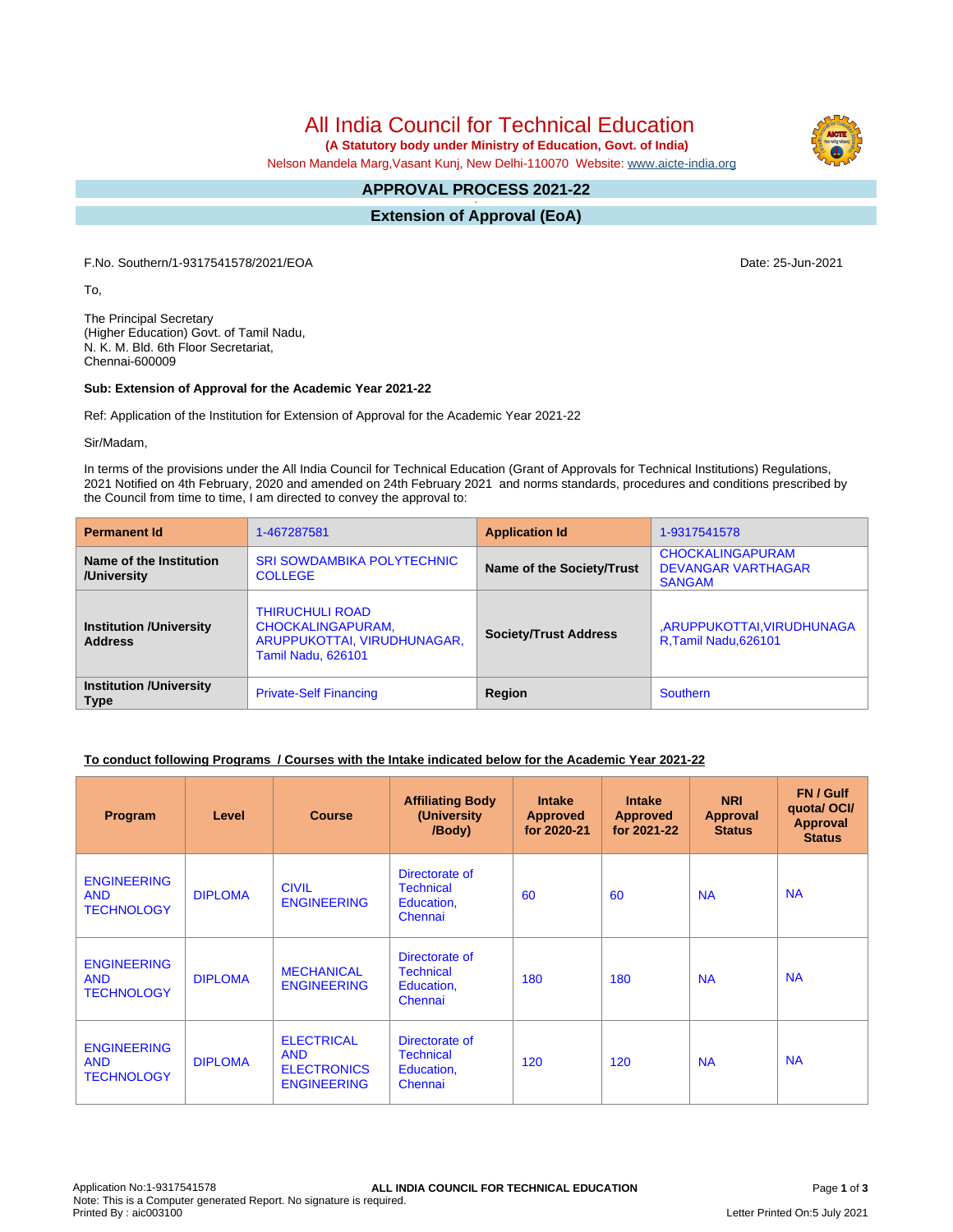| <b>ENGINEERING</b><br><b>AND</b><br><b>TECHNOLOGY</b> | <b>DIPLOMA</b> | <b>ELECTRONICS &amp;</b><br><b>COMMUNICATIO</b><br>N ENGG | Directorate of<br><b>Technical</b><br>Education,<br>Chennai | 60 | 60 | <b>NA</b> | <b>NA</b> |
|-------------------------------------------------------|----------------|-----------------------------------------------------------|-------------------------------------------------------------|----|----|-----------|-----------|
| <b>ENGINEERING</b><br><b>AND</b><br><b>TECHNOLOGY</b> | <b>DIPLOMA</b> | <b>INFORMATION</b><br><b>TECHNOLOGY</b>                   | Directorate of<br><b>Technical</b><br>Education,<br>Chennai | 30 | 30 | <b>NA</b> | <b>NA</b> |
| <b>ENGINEERING</b><br><b>AND</b><br><b>TECHNOLOGY</b> | <b>DIPLOMA</b> | <b>TEXTILE</b><br><b>TECHNOLOGY</b>                       | Directorate of<br><b>Technical</b><br>Education,<br>Chennai | 60 | 60 | <b>NA</b> | <b>NA</b> |
| <b>ENGINEERING</b><br><b>AND</b><br><b>TECHNOLOGY</b> | <b>DIPLOMA</b> | <b>REFRIGERATIO</b><br>N & AIR<br><b>CONDITIONING</b>     | Directorate of<br><b>Technical</b><br>Education,<br>Chennai | 30 | 30 | <b>NA</b> | <b>NA</b> |

# **It is mandatory to comply with all the essential requirements as given in APH 2021-22 (Appendix 6)**

# **Important Instructions**

- 1. The State Government/ UT/ Directorate of Technical Education/ Directorate of Medical Education shall ensure that 10% of reservation for Economically Weaker Section (EWS) as per the reservation policy for admission, operational from the Academic year 2019-20 is implemented without affecting the reservation percentages of SC/ ST/ OBC/ General. However, this would not be applicable in the case of Minority Institutions referred to the Clause (1) of Article 30 of Constitution of India. Such Institution shall be permitted to increase in annual permitted strength over a maximum period of two years.
- 2. The Institution offering courses earlier in the Regular Shift, First Shift, Second Shift/Part Time now amalgamated as total intake shall have to fulfil all facilities such as Infrastructure, Faculty and other requirements as per the norms specified in the Approval Process Handbook 2021-22 for the Total Approved Intake. Further, the Institutions Deemed to be Universities/ Institutions having Accreditation/ Autonomy status shall have to maintain the Faculty: Student ratio as specified in the Approval Process Handbook. All such Institutions/ Universities shall have to create the necessary Faculty, Infrastructure and other facilities WITHIN 2 YEARS to fulfil the norms based on the Affidavit submitted to AICTE within the Academic Year 2021-22
- 3. Strict compliance of Anti-Ragging Regulation, Establishment of Committee for SC/ ST, Establishment of Internal Complaint Committee (ICC), Establishment of Online Grievance Redressal Mechanism, Barrier Free Built Environment for disabled and elderly persons, Fire and Safety Certificate should be maintained as per the provisions made in Approval Process Handbook and AICTE Regulation notified from time to time.
- 4. In case of any differences in content in this Computer generated Extension of Approval Letter, the content/information as approved by the Executive Council / General Council as available on the record of AICTE shall be final and binding.

**Prof.Rajive Kumar Member Secretary, AICTE**

Copy \*\* to:

- **1. The Director of Technical Education\*\*, Tamil Nadu**
- **2. The Principal / Director,**